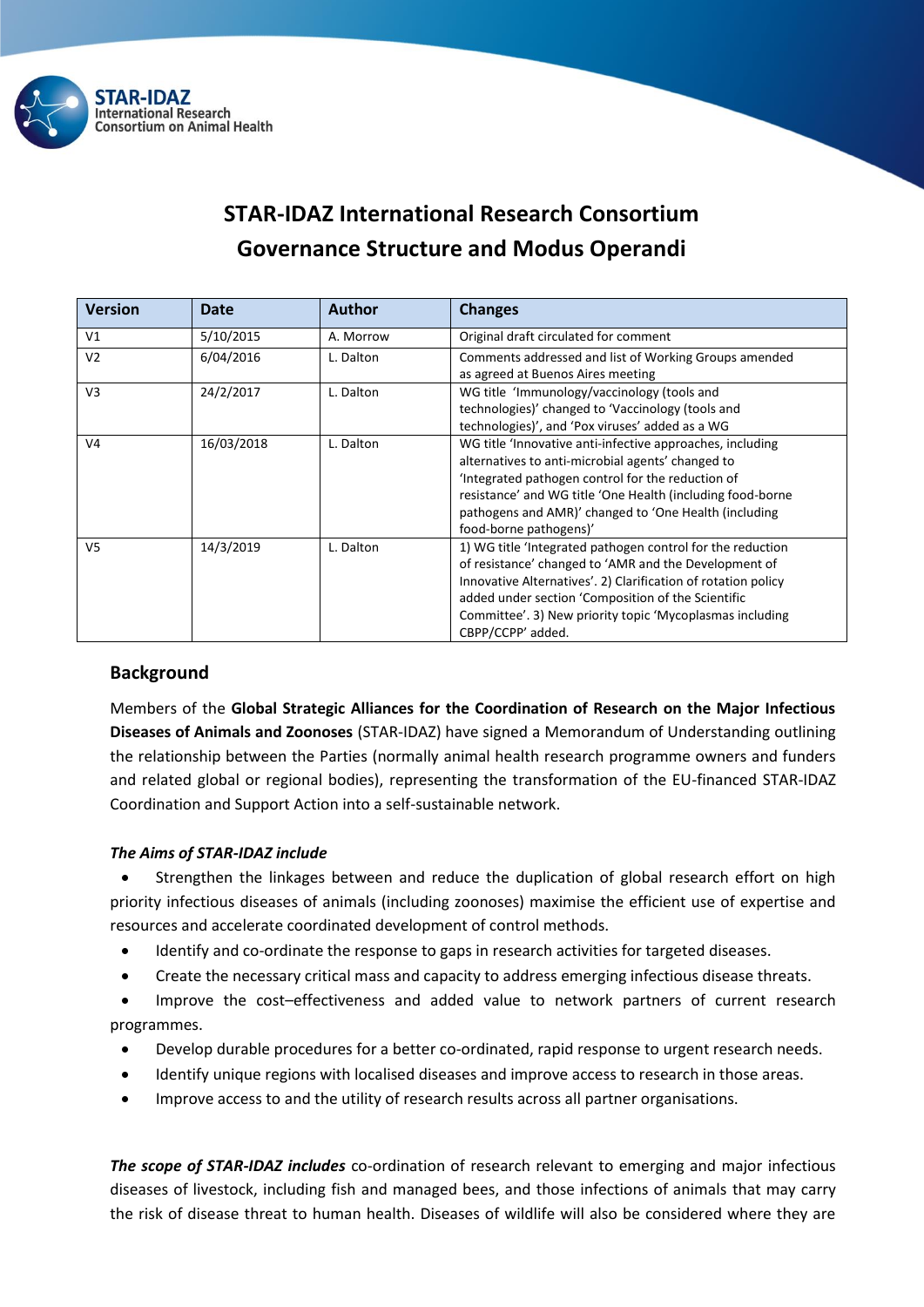

identified as reservoirs of infection for emerging and major infectious diseases of humans or production animals.

# **STAR-IDAZ International Research Consortium**

Building on STAR-IDAZ, an International Research Consortium (IRC) of research funders and programme owners, aiming to maximise funding for coordinated animal health research, with a higher level of commitment has been initiated. This document outlines the principals under which STAR-IDAZ IRC it will be operated and maintained.

## **Objectives and deliverables of the STAR-IDAZ International Research Consortium (IRC)**

**The overall objective of STAR-IDAZ IRC is to coordinate research at international level to contribute to new and improved animal health strategies for at least 30 priority diseases/infections/issues** 

**The deliverables include :**

- **candidate vaccines, and/or**
- **diagnostics, and/or**
- **therapeutics and other animal health products, and/or**
- **procedures and/or**
- **key scientific information/tools to support risk analysis and disease control**

STAR-IDAZ IRC will be governed through an Executive Committee, a Scientific Committee and a variable number of working groups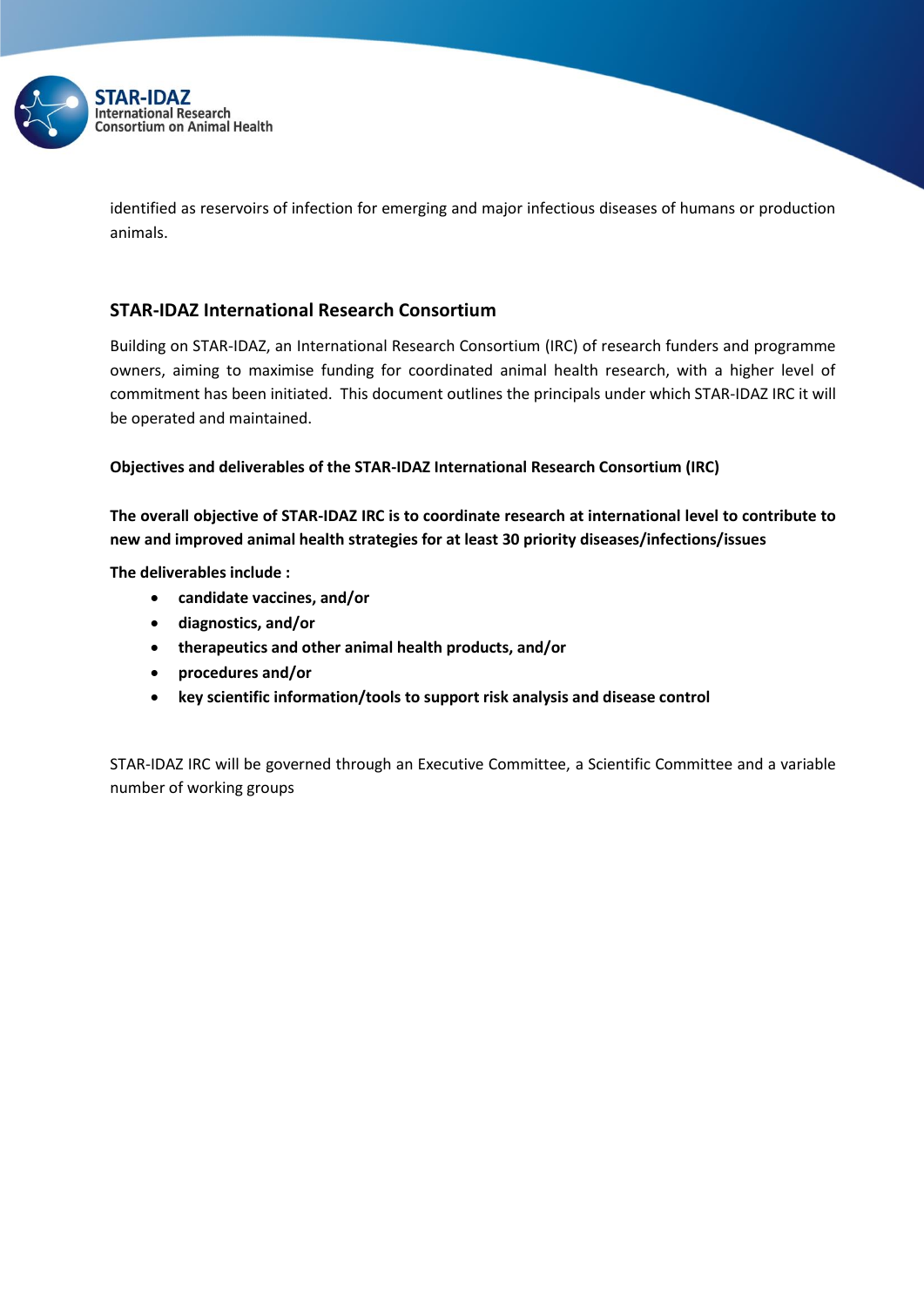

## **STAR-IDAZ IRC Governance Structure**

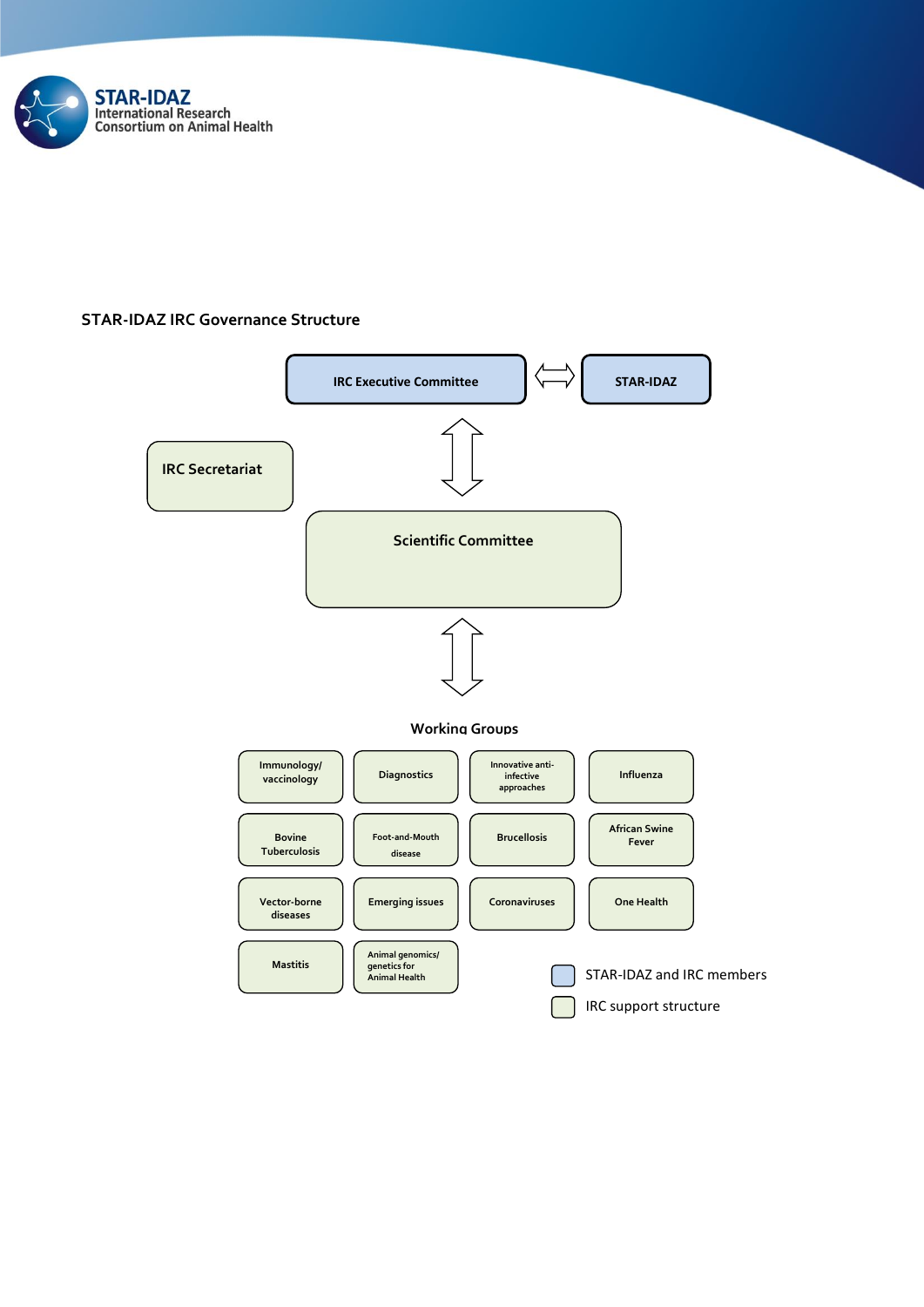

# **STAR-IDAZ IRC Executive Committee**

## **Mandate of the Executive Committee**

The STAR-IDAZ IRC Executive Committee:

- Agrees and adopts STAR-IDAZ IRC Governance, Policies and Guidelines, including decisions on the creation or closure of Working Groups
- Coordinates research funding strategies to address identified research priorities such as those identified by the Scientific Committee
- Advocacy promotes support for STAR-IDAZ IRC objectives from the livestock and animal health industries and services and the wider donor community.
- Monitors progress and provides updates to funding bodies.
- Reviews nominations and accepts new members to the Scientific Committee
- Agrees on a Communication Strategy that ensures timely and correct dissemination regarding STAR-IDAZ IRC objectives and progress made
- Provides a forum for the resolution of any conflicts, should they arise.

Members of the Executive Committee may participate in meetings of any Working Group.

## **Composition of the Executive Committee**

The IRC Executive Committee is composed of one representative per funding body (including public funding bodies, charities and the animal health industry), or group of funders, OIE, the Chair of the Scientific Committee and the STAR-IDAZ Chairperson.

These individuals are nominated and appointed according to the following principals:

#### *Individual STAR-IDAZ IRC Programme Owners/Funding Bodies*

To be considered as a member of the STAR-IDAZ IRC the programme owner/funding body, whether a member of STAR-IDAZ or not, should commit a minimum of \$10 million over 5 years for future funding of research projects/programmes contributing towards STAR-IDAZ IRC objectives. Each funding body can nominate one representative to the Executive Committee. Previous investments since 1 January 2015 contributing to STAR-IDAZ IRC objectives should be disclosed to help enable networking of presently active research teams.

In the interest of keeping the size of the Executive Committee manageable, countries with more than one committed programme owner/funding body may consider designating a single common representative.

All membership requests must be sent in writing to the Chair of the Executive Committee, for approval by the Executive Committee.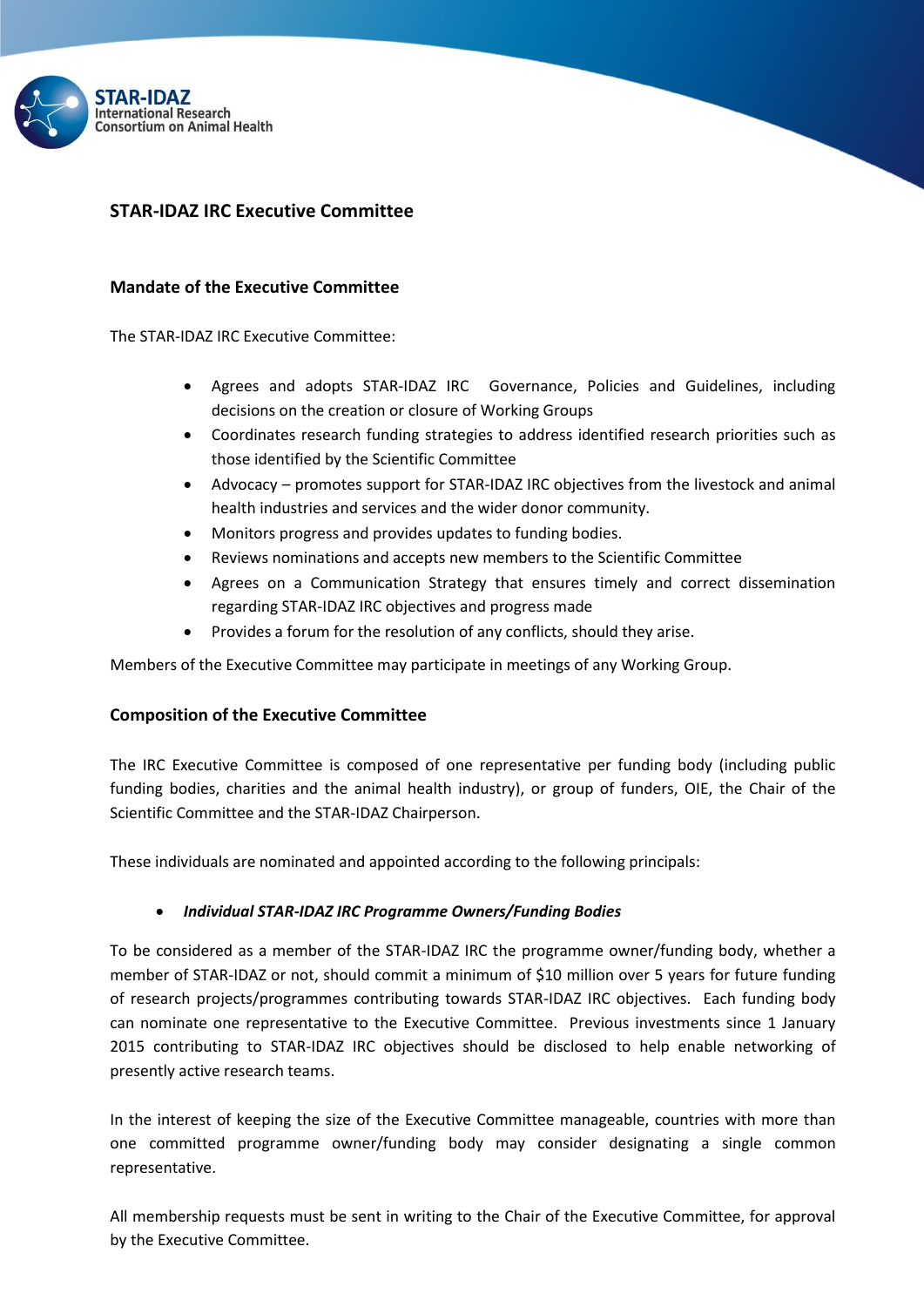

#### *Groups of STAR-IDAZ Programme Owners/Funding bodies*

Programme owners or funding organizations that would like to contribute to STAR-IDAZ IRC, but who cannot reach the minimum required investment for membership (such as public funders from a group of smaller countries in particular regions of the world) and/or provide funding for only a single priority disease/issue or a subgroup of priority diseases/issues, may form a group of funders that together reach the threshold for membership (i.e., \$10 million US over a 5-year period). Each such group of funders can nominate one representative to the Executive Committee. Other configurations of group funders are also eligible.

## *Stakeholders and representatives of advisory bodies*

The Executive Committee may invite representatives of the livestock industries, animal health industry associations and other relevant international organisations to participate as non-voting members. These organisations should represent broad industry interests and geographical areas. Upon proposal from a member, the Executive Committee can decide to invite other observers to its meetings or representatives of organisations that may be given an advisory role such as regulatory bodies. Such invitations shall be done by the Chair in consultation with the members of the Executive Committee.

#### **Meetings and Rules of Procedure**

The Executive Committee meets at least once a year. The Chair of the Committee calls the meetings and prepares the meeting agenda with input from the other Committee members.

The Executive Committee aims to take decisions by consensus. If a decision cannot be reached by consensus, it is reached through a majority vote, based on the number of members present at the respective meeting.

In a meeting, the participation of 50% of the voting members of the Executive Committee is considered to constitute a quorum**.** If a quorum cannot be reached at a meeting, the Chair of the Committee may seek prior input from enough members to constitute a quorum (for instance e-mail voting ahead of time should Executive Committee members be unavailable at the date of the meeting).

Replacements of Executive Committee members are possible as Executive Committee members represent their organisations. Substitution of alternate representatives is made by the authorising person in the organisation.

The Executive Committee can take decisions by e-mail (written procedure) unless any member opposes the use of this procedure with regard to a particular matter. In a written procedure, a majority of members needs to give its active or tacit approval to render the decision valid.

Unless an exception to this rule can be duly justified, all items for decision at any given meeting should be communicated to the Executive Committee members at least fourteen calendar days in advance of the meeting date. A majority of the Committee members may nonetheless agree that urgent matters be tabled for discussion and decision at a meeting until the adoption of the final meeting agenda.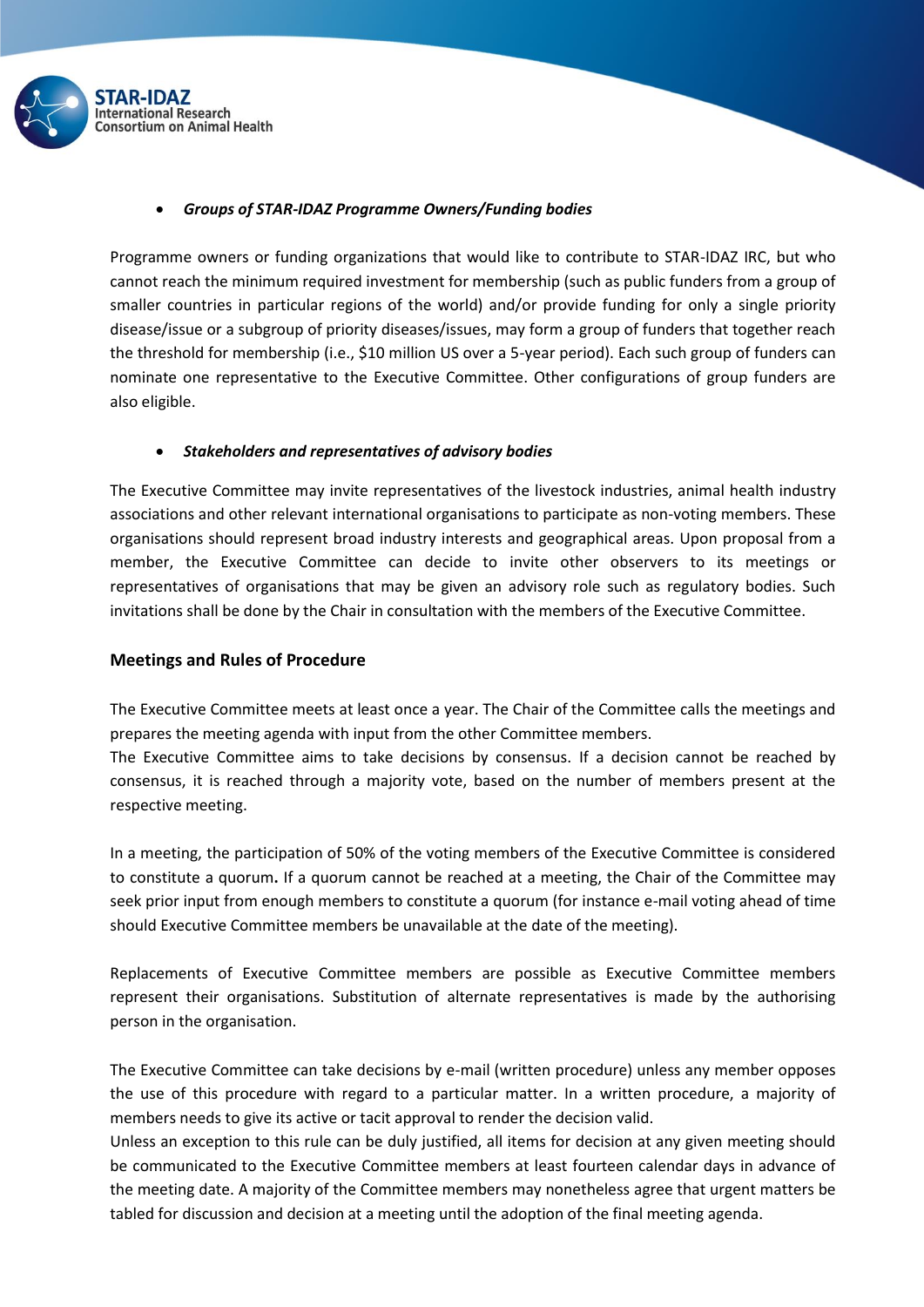

# **Chair of the Executive Committee**

The Chairperson of IRC Executive Committee will be elected by the wider STAR-IDAZ membership as outlined in the STAR-IDAZ Memorandum of Understanding.

The Chair is elected for a maximum period of two years and should normally rotate around the various regions (Europe, Americas, Asia and Australasia and Africa and the Middle East).

The main responsibilities of the Chairperson include convening and chairing the meetings of the Executive Committee and overseeing the activities of the IRC Secretariat.

## **Principles of working together**

All members of the Executive Committee undertake to take part, in a manner of good faith, in the efficient implementation of the activities of STAR-IDAZ IRC.

Members of the Executive Committee shall not seek nor act in any way, either in their personal capacity or as a representative of the nominating organisation, as to take undue advantage of, or exercise undue influence on, any aspects regarding the implementation of STAR-IDAZ IRC.

The members should respect the confidential character of the discussions at the Executive Committee meetings.

All members of the Executive Committee acknowledge that issues relating to confidentiality will be dealt with in separate confidentiality agreements among them before confidential information will be exchanged. Further provisions are established in the STAR-IDAZ IRC 'Policy and Guidelines' document.

The names of the members of the Executive Committee are made public via the STAR-IDAZ website. Summary reports from the meetings are published on the STAR-IDAZ website unless the Executive Committee decides otherwise.

# **STAR-IDAZ IRC Scientific Committee**

The STAR-IDAZ IRC Scientific Committee will advise the Executive Committee on research priorities and progress made from a scientific viewpoint.

# **Mandate of the Scientific Committee**

The Scientific Committee:

 Considers the scientific merit of proposals from the Executive Committee and their possible implementation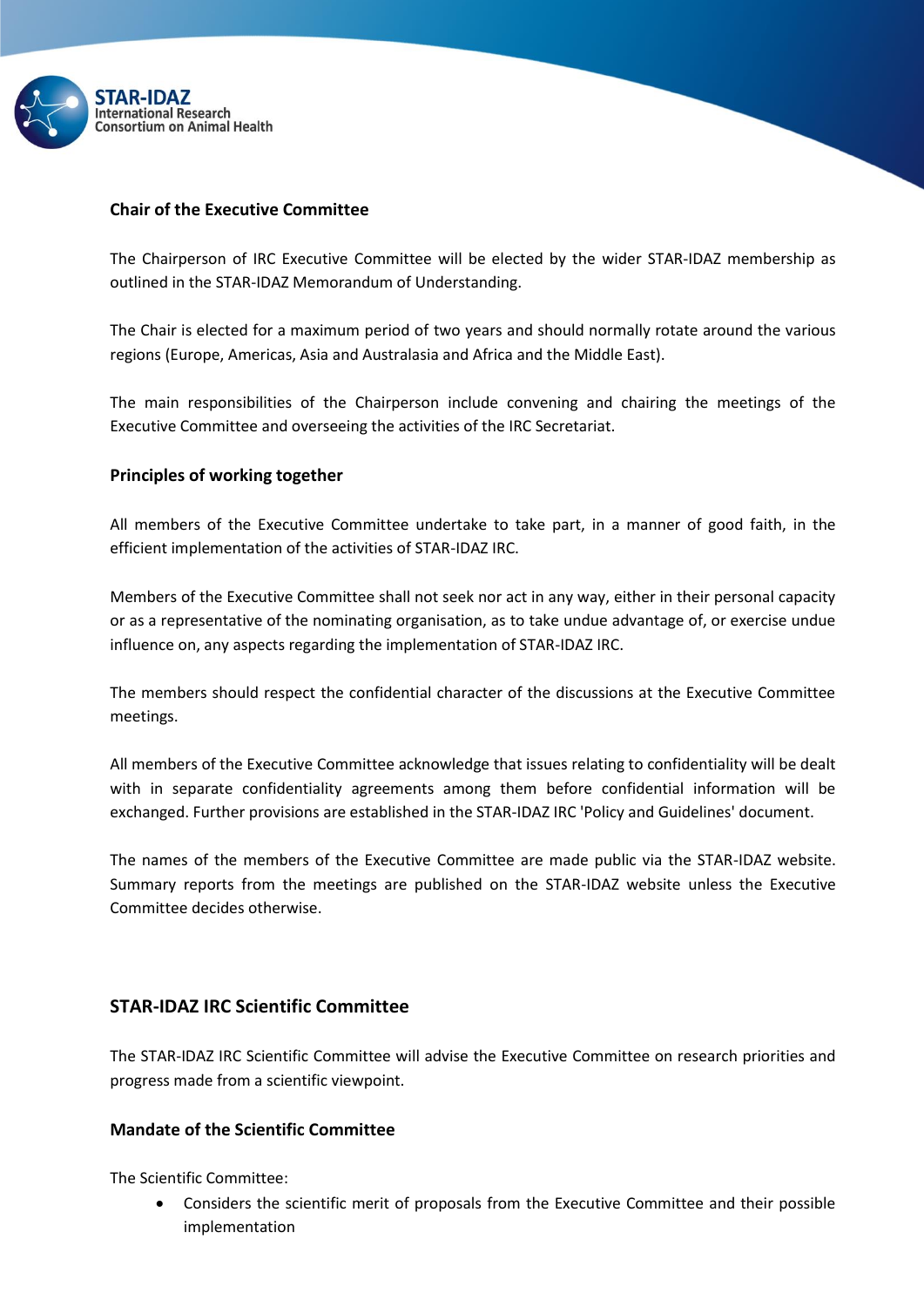

- Acts as a scientific coordinating body
- Proposes research priorities for consideration by the Executive Committee (priorities assessment)
- Proposes policies and guidelines for adoption by the Executive Committee
- Identifies need for and proposes establishment of new Working Groups, or the closing of existing Working Groups
- Defines the missions of the Working Groups
- Supports Working Groups in organising gap analysis and research prioritisation activities in liaison with the IRC Secretariat.
- Assesses and reports to the Executive Committee on progress made by the Working Groups (i.e., projects funded)
- Addresses arising issues of a scientific nature
- Organises the scientific programme of STAR-IDAZ IRC conferences as they occur
- Encourages exchange of protocols and best practices, and agree on standard operating procedures, good research practice, roadmap to reach STAR-IDAZ IRC goals in their scientific area
- Promotes interactions between Workings Groups

## **Composition of the Scientific Committee**

The Scientific Committee is composed of approximately 15 members with a balanced expertise and representation from academia, livestock and animal health industry, and risk assessment and regulatory bodies.

Scientific Committee members are appointed by the Executive Committee from a list of candidates nominated by:

- Funding bodies represented in the Executive Committee
- Industry organisations representing the livestock and animal health industries.

The Scientific Committee may invite specialists from any working group to participate in meetings to advise on particular topics.

Individuals representing funders in the Executive Committee cannot be nominated or selected as members of the Scientific Committee. However, the Chair of the Executive Committee may participate as an observer in meetings of the Scientific Committee.

The duration of the initial mandate of the Scientific Committee members is three years with the possibility of renewal for an additional period of up to three years. However, not more than one third of the Scientific Committee should be replaced in any one year. After the initial three year period one third of members should be replaced. Preference to leave the Scientific Committee will be given to those wishing to stand down for personal reasons after which the balance of the Committee in terms of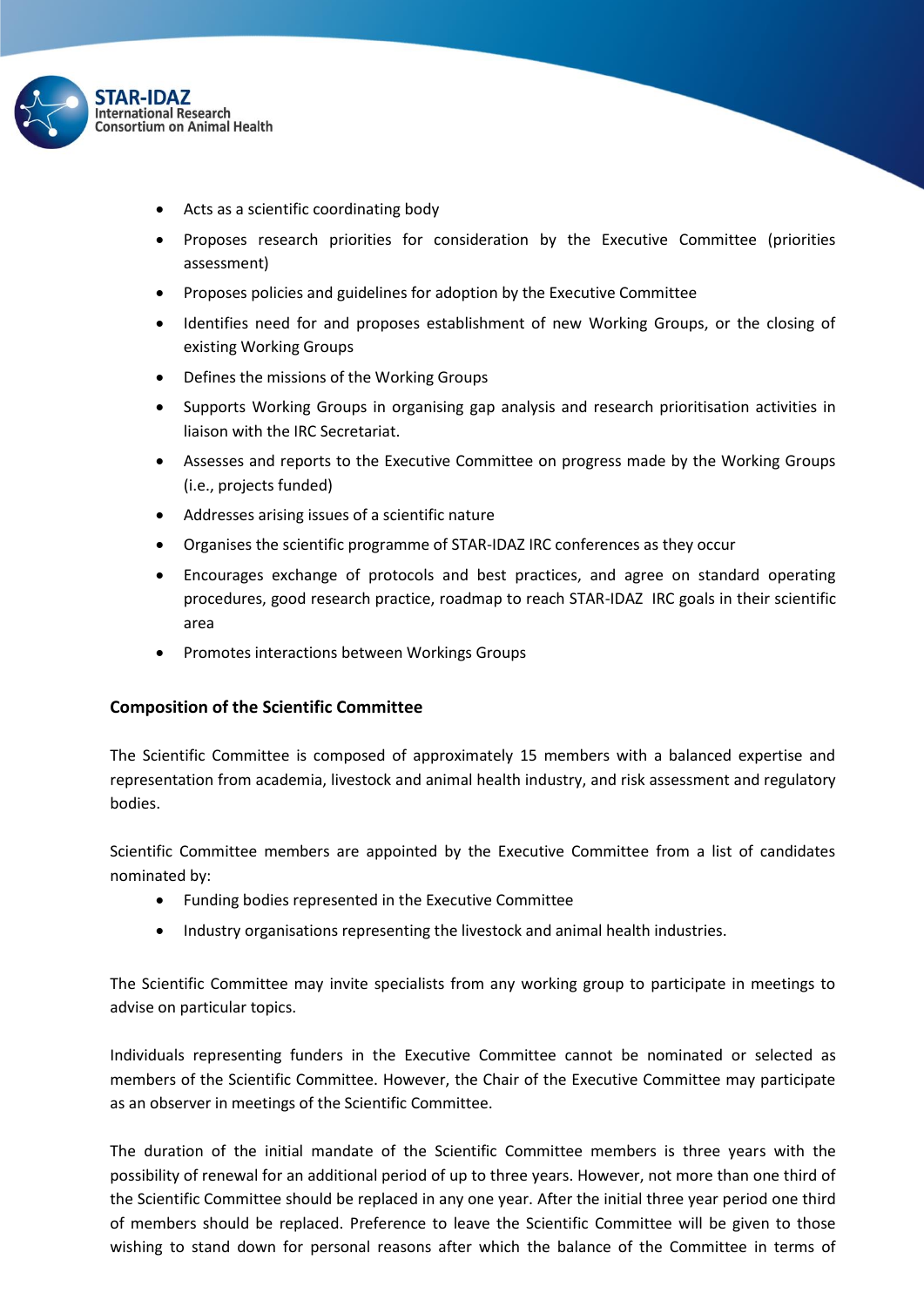

scientific background, gender, diversity and the state of the Working Groups to which they are attached will be considered. As members step down, the Scientific Committee shall nominate suitable replacements paying due consideration to this balance and present these nominations to the Executive Committee for their approval or rejection

The mandate of a Scientific Committee member can be terminated, for reason of non-participation, at the discretion of the chair of the Scientific Committee. In that case, in consultation with the Chair of the Scientific Committee, the Executive Committee will decide whether a replacement appointment is necessary, and a call for nomination will be made.

The Chair of the Scientific Committee is elected by the Scientific Committee members and will normally serve a period of two to three years.

## **Meetings of the Scientific Committee**

The Scientific Committee meets at least twice a year. The meetings are organised by the IRC Secretariat.

Members of the Scientific Committee are nominated for their individual expertise and are not empowered to delegate attendance at a meeting to a substitute.

#### **Principles of working together**

Members of the Committee shall not seek nor act in any way as to take undue advantage of, or exercise undue influence on, any aspects regarding the implementation of STAR-IDAZ IRC, including but not limited to its common policies and guidelines.

#### **Transparency**

The names of the members of the Scientific Committee are made public via the STAR-IDAZ website. Summary reports from the meetings of the Scientific Committee are published on the STAR-IDAZ website unless the Executive Committee decides otherwise.

## **Nomination and Decision Procedure for the Scientific Committee**

Each funding body represented in the Executive Committee can nominate two persons for consideration for appointment to the Scientific Committee.

In the event of vacancies on the Scientific Committee, the Executive Committee may ask for nominations from academia, livestock and animal health industry, and risk assessment and regulatory bodies.

All nominations are sent in writing to the Chair of the Executive Committee.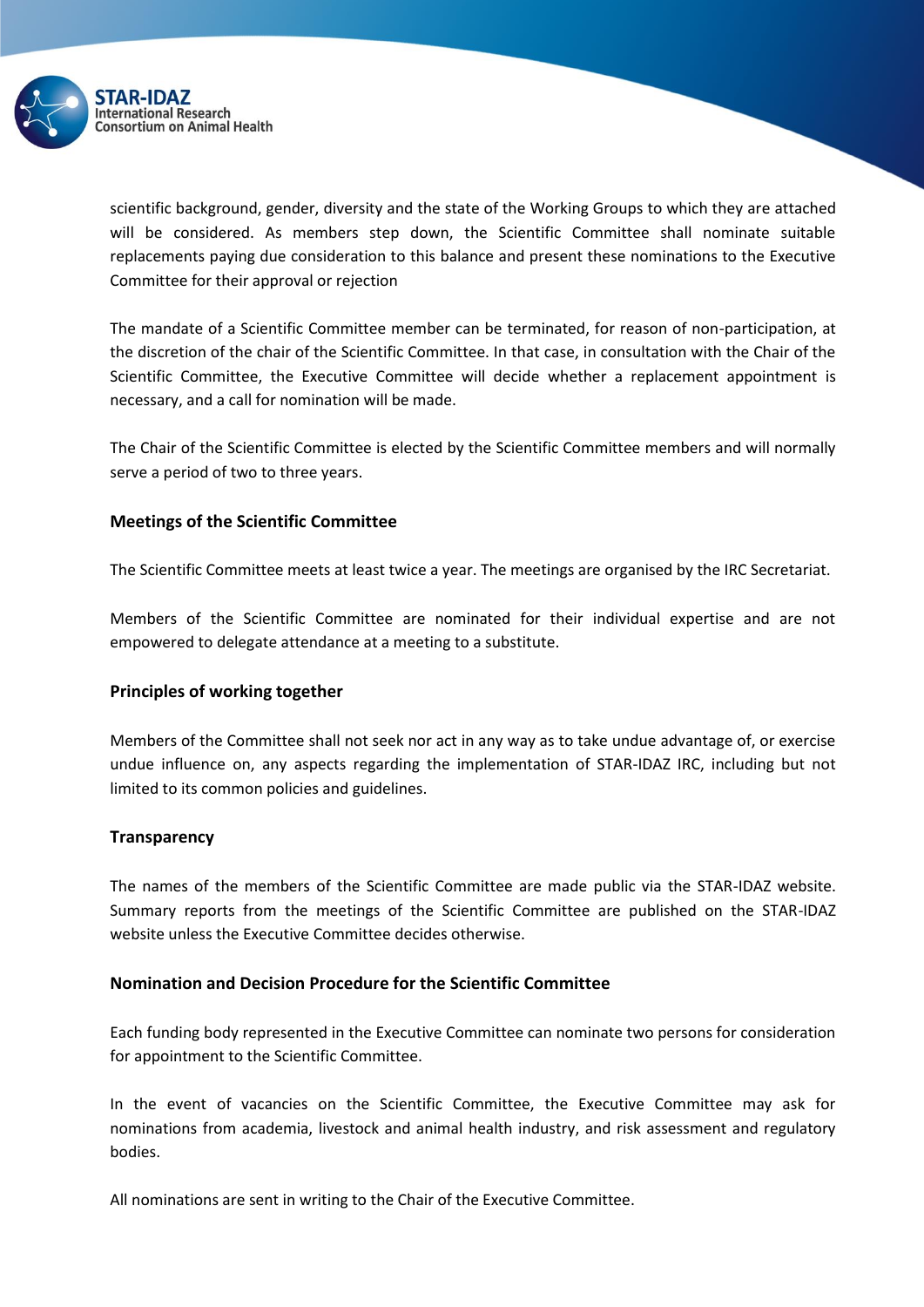

The Chair proposes the composition of the Scientific Committee from the nominations received for decision by the Executive Committee.

# **STAR-IDAZ Working Groups**

## **Mandate of the Working Groups**

The Working Groups:

- Map and report on major ongoing national, regional or international initiatives in its field of interest to maximize worldwide awareness of these projects.
- Point out the problems and difficulties in the scope of the WG that ultimately prevent or delay the development of new diagnostics, vaccines/therapies and/or key information/tools for risk analysis and disease control strategies (gap analysis)
- Recommend prioritised research objectives, actions or solutions to resolve gaps, problems and difficulties in the scope of the WG
- Cooperate to ensure synergies of all research projects within the scientific area of the working group, by exchanging results, expertise, experiences and information
- Agree on good research practice to be adopted (e.g. standard operational procedures, performance indicators) for animal health research
- Promote scientific excellence and enabling environment, including human resource development and capacity building
- Liaise with other working groups as appropriate
- Adopt and report back on the implementation of STAR-IDAZ IRC policies and guidelines in animal health research projects and propose changes where necessary
- Report to the Scientific Committee at least twice a year
- Working groups may organise in collaboration with the IRC secretariat, scientific conferences in their domain

#### **Composition of the Working Groups**

The working groups are composed of experts within the scientific domain of the working group, including representatives from funded projects that contribute to STAR-IDAZ IRC, additional experts and representatives of livestock industries and other stakeholders that are nominated by the Executive Committee or the Scientific Committee. Composition of the working groups should have a geographically balanced representation.

Members of the working groups nominate a coordinator (Chair) and define the modus operandi of the group. One or several members of the Scientific Committee participate in each working group to facilitate the bidirectional exchange of ideas. The composition of the working groups should be available to the Executive Committee for information.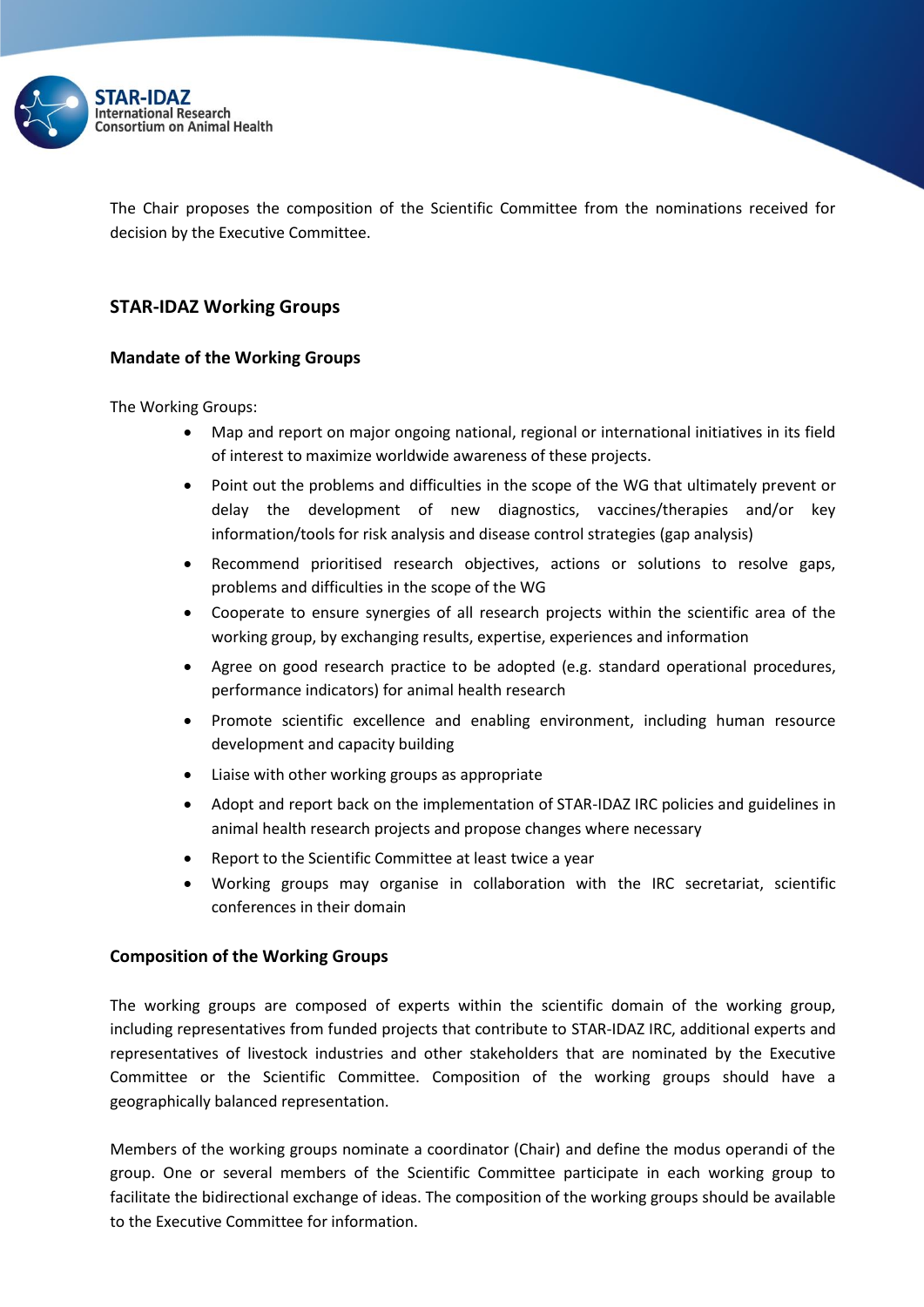

Existing groups, such as GFRA (Global Foot and Mouth Disease Research Alliance), GARA (Global African Swine Fever Research Alliance), OFFLU will be invited to participate.

## **Meetings of the Working Groups**

Working Groups meetings are organized by the IRC Secretariat and may be via tele- and videoconferencing or webcasting. Working groups are expected to meet every 3 months, but may convene more frequently at their own discretion. Working groups should meet physically at least once a year.

## **List of Working Groups**

Working Groups reporting to Scientific Committee: *The list is updated as necessary*

- Vaccinology (tools and technologies)
- Diagnostics (tools and technologies)
- Integrated pathogen control for the reduction of resistance
- Influenza
- Bovine Tuberculosis
- Foot and Mouth Disease
- Brucellosis
- African Swine Fever
- **•** Emerging issues
- Vector-borne diseases
- Coronaviruses
- One Health (including food-borne pathogens)
- Mastitis
- Animal genomics/genetics for animal health
- Foresight
- **•** Epidemiology
- Helminths including anthelmintic resistance
- **Porcine Respiratory Disease Complex**
- PRRSV
- Pox viruses
- Mycoplasmas including CBPP/CCPP